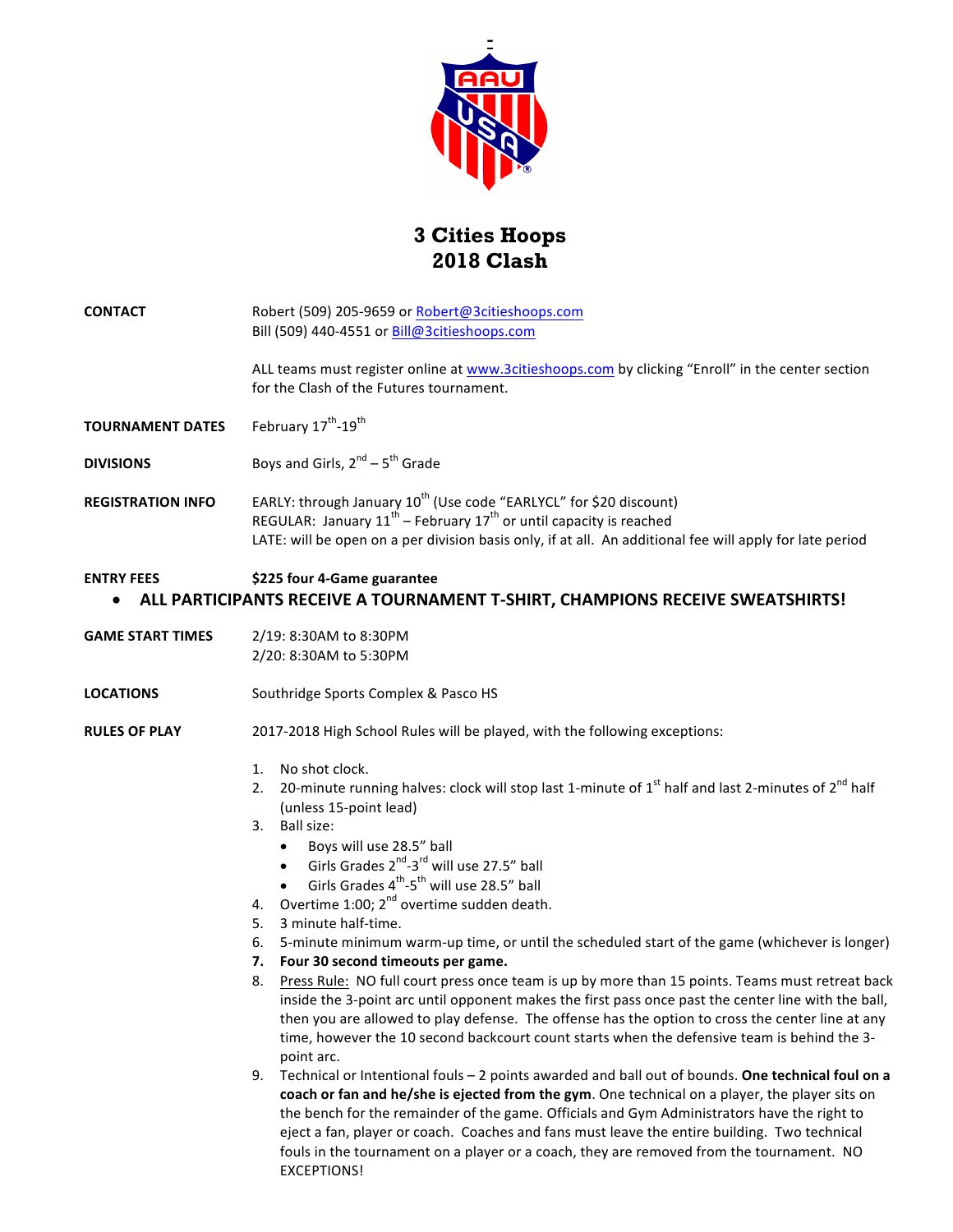- 10. If a fan is removed from a 3 Cities Hoops event, he/she is not allowed at any future events until cleared by 3 Cities Administration.
- 11. Forfeit time Game time, unless directed otherwise by tournament administration
- 12. Standings tie-break:
	- a. Head to head
	- b. Point difference (max per game is 10 points)
	- c. Least amount of points against

#### **3 CITIES RULES COACHES…PLEASE INFORM YOUR PARENTS AND ASSISTANTS!**

- 1. Admission: ADULTS \$5, SENIORS (55+)/STUDENTS (K-12) \$4 INFORM YOUR PARENTS!!!
- 2. Roster must be entered online under "manage rosters" in your team sideline account before first game or team will forfeit. All players must have AAU card before participating at any capacity.
- 3. A player may play for only ONE team PER GRADE LEVEL during tournament play.
- 4. Players can play divisions above grade level.
- 5. Players cannot wear jewelry of any kind during games.
- 6. Players cannot switch teams once games have started.
- 7. We reserve the right to refuse entry into our events.
- 8. Each team will be allowed TWO FREE ENTRIES per day for the head coach and a scorekeeper. An assistant may be admitted free in lieu of a scorekeeper, but coaches will then need a volunteer score keeper, who must pay admission.
- 9. Please return score sheets to admission gate immediately following the game.
- 10. ALL persons on the bench must possess current AAU cards.

*This* event is licensed by the Amateur Athletic Union of the U.S.,Inc. All participants must have a current AAU membership. AAU membership may not be included as part of the entry fee to the event. AAU *Youth* Athlete membership must be obtained before the competition begins. BE PREPARED! Adult and *Non-Athlete memberships are no longer instant and cannot be applied for at event. Please allow at least 10 days for membership to be processed. Participants are encouraged to visit the AAU website* www.aausports.org to obtain their membership.